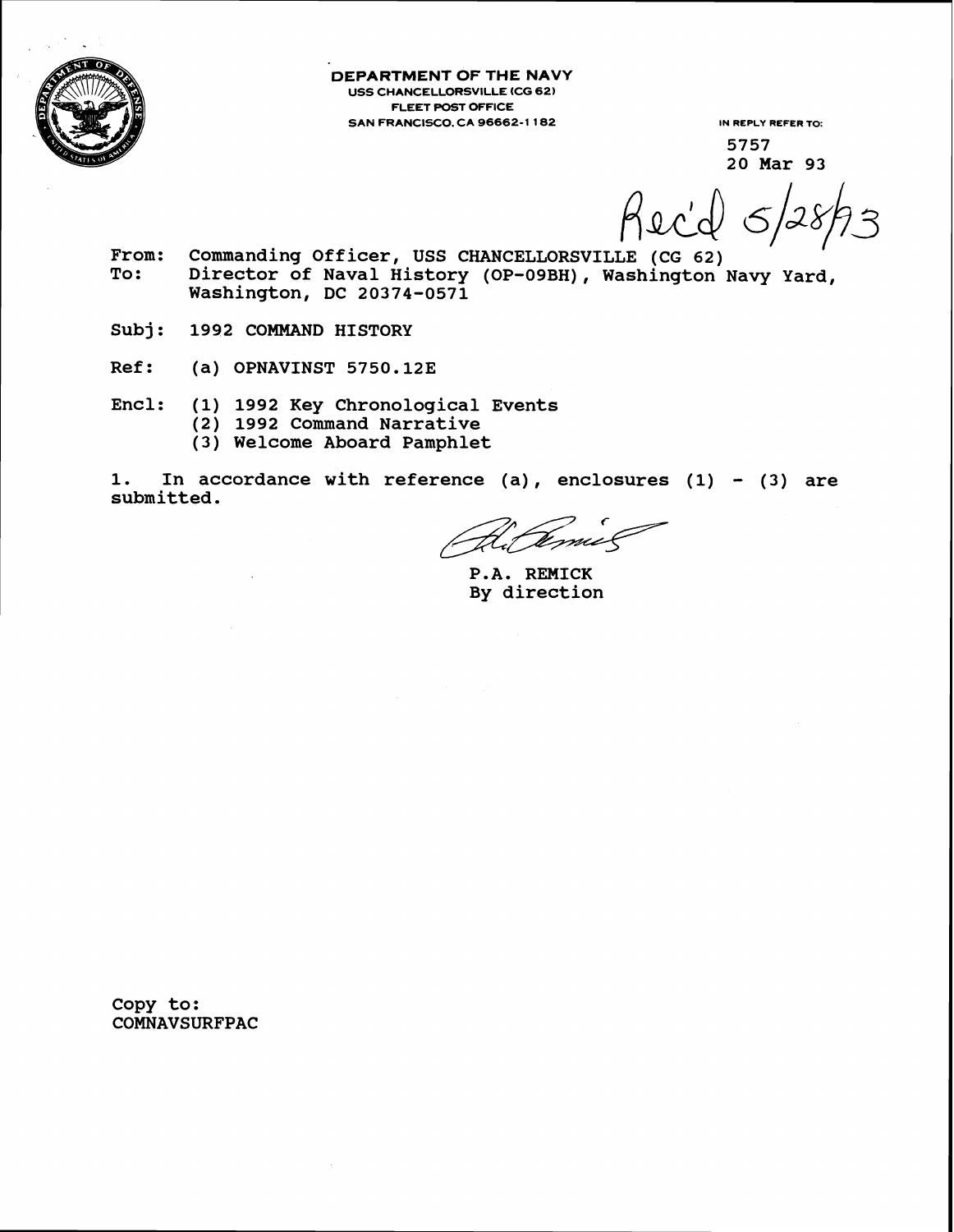## **USS CHANCELLORSVILLE (CG 62) 1992 KEY CHRONOLOGICAL EVENTS**

 $\label{eq:2} \frac{1}{2}\left(\frac{1}{2}\right)^2\left(\frac{1}{2}\right)^2\left(\frac{1}{2}\right)^2\left(\frac{1}{2}\right)^2.$  $\mathcal{H}^{\text{c}}_{\text{c}}$  .

| <u>DATE</u>      | <b>EVENT</b>                                                                                                                                                                     |
|------------------|----------------------------------------------------------------------------------------------------------------------------------------------------------------------------------|
| 01 Jan 92        | Moored Pier 8, Naval Station San Diego                                                                                                                                           |
| 06 Jan 92        | Underway enroute NAS North Island, Bravo Pier,<br>missile offload, return same day                                                                                               |
| 10 Jan 92        | Command Awards Ceremony<br>STGCM(SW) Lloyd relieves NCCM(SW/AW) Neeley as<br>Command Master Chief<br>RADM Fitzgerald, CCDG3, receives OBT brief onboard<br>HSL 45 Det 10 embarks |
| 13 Jan 92        | Underway enroute Vancouver, BC<br>Conducted Naval Gunfire Support, San Clemente Is.<br>Conducted Burial at Sea                                                                   |
| 17 Jan 92        | Arrive Vancouver, BC<br>Ship open to the public for tours                                                                                                                        |
| 20 Jan 92        | Underway enroute Nanoose Harbor, WA, arrive same<br>day                                                                                                                          |
| 23 Jan 92        | Underway enroute Seattle, WA, arrive same day<br>Ship open to the public for tours                                                                                               |
| 27 Jan 92        | Underway enroute Indian Island, WA, ammunition<br>offload, arrive same day                                                                                                       |
| 29 Jan 92        | Underway enroute San Diego                                                                                                                                                       |
| 03 Feb 92        | Arrive San Diego<br>Disembark HSL 45 Det 10                                                                                                                                      |
| 24 Feb 92        | Underway SOCAL, ACAT                                                                                                                                                             |
| 28 Feb 92        | Arrive San Diego, Broadway Pier, Visit Ship                                                                                                                                      |
| <b>02 Mar 92</b> | Underway SOCAL                                                                                                                                                                   |
| <b>06 Mar 92</b> | Arrive San Diego                                                                                                                                                                 |
| 20 Mar 92        | Underway, shift berth to NASSCO, SRA 92                                                                                                                                          |
| 01 Apr 92        | Chop from CCDG3 to CCDG5                                                                                                                                                         |
| 03 Apr 92        | Underway, shift berth to NASSCO dry dock                                                                                                                                         |
| 07 May 92        | Conducted FAST CRUISE<br>Participated in the presentation of the Hazel Goes<br>Cook Award. Presented by the Chula Vista School<br>District                                       |
| 12 May 92        | Engineering Plant Light-Off                                                                                                                                                      |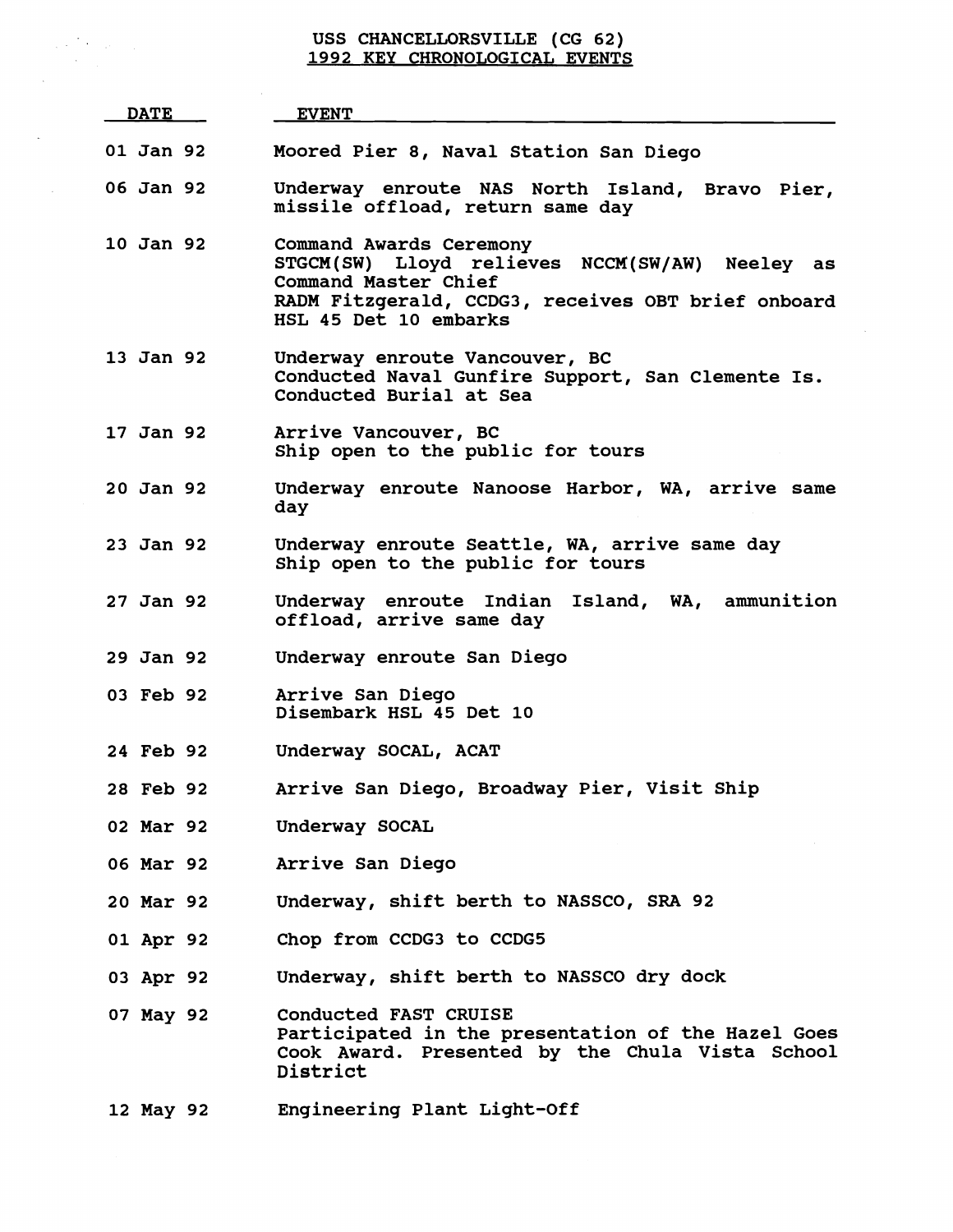| <b>DATE</b> | <b>EVENT</b>                                                                                                                                                                                               |
|-------------|------------------------------------------------------------------------------------------------------------------------------------------------------------------------------------------------------------|
| 13 May 92   | Underway SOCAL for SRA Sea Trials                                                                                                                                                                          |
| 18 May 92   | Commander Cruiser Destroyer Group Five speaks to<br>all E-5 and above about the responsibilities of<br>being leaders and managers in a sexual harassment<br>free environment                               |
| 22 May 92   | Command Awards Ceremony                                                                                                                                                                                    |
| 26 May 92   | Embark 2 female 1/C midshipmen and 2 male 3/C<br>midshipmen for ACDUTRA<br>Embark HSL 45 Det 5<br>Underway enroute Portland Rose Festival                                                                  |
| 02 Jun 92   | Arrive Longview, WA                                                                                                                                                                                        |
| 03 Jun 92   | Guest Cruise enroute Portland, OR, arrive same day                                                                                                                                                         |
| 08 Jun 92   | Underway<br>Guest Cruise enroute Longview, WA<br>Arrive Longview, WA, disembark quests<br>underway enroute Indian Island, WA                                                                               |
| 10 Jun 92   | Arrive Indian Island, WA, ammunition onload                                                                                                                                                                |
| 12 Jun 92   | Underway enroute Seattle, WA, arrive same day                                                                                                                                                              |
| 15 Jun 92   | Underway enroute San Diego, CA                                                                                                                                                                             |
| 19 Jun 92   | Arrive San Diego, CA<br>Offload HSL 45 Det 5<br>Disembark ACDUTRA midshipmen                                                                                                                               |
| 23 Jun 92   | Chicago Museum of Science and Industry Tour                                                                                                                                                                |
| 01 Jul 92   | Command, Pacific<br>Change<br>Commander Training<br>of Command onboard                                                                                                                                     |
| 06 Jul 92   | Underway SOCAL                                                                                                                                                                                             |
| 09 Jul 92   | Anchor San Diego Harbor<br>Embark 40 midshipmen for familiarization ride<br>Underway SOCAL<br>Anchor San Diego Harbor<br>Disembark midshipmen<br>LCDR Sebring relieves LCDR Anduze as Executive<br>Officer |
| 10 Jul 92   | Arrive San Diego                                                                                                                                                                                           |
| 14 Jul 92   | Underway SOCAL                                                                                                                                                                                             |
| 16 Jul 92   | Arrive San Diego                                                                                                                                                                                           |
| 17 Jul 92   | Command Awards Ceremony                                                                                                                                                                                    |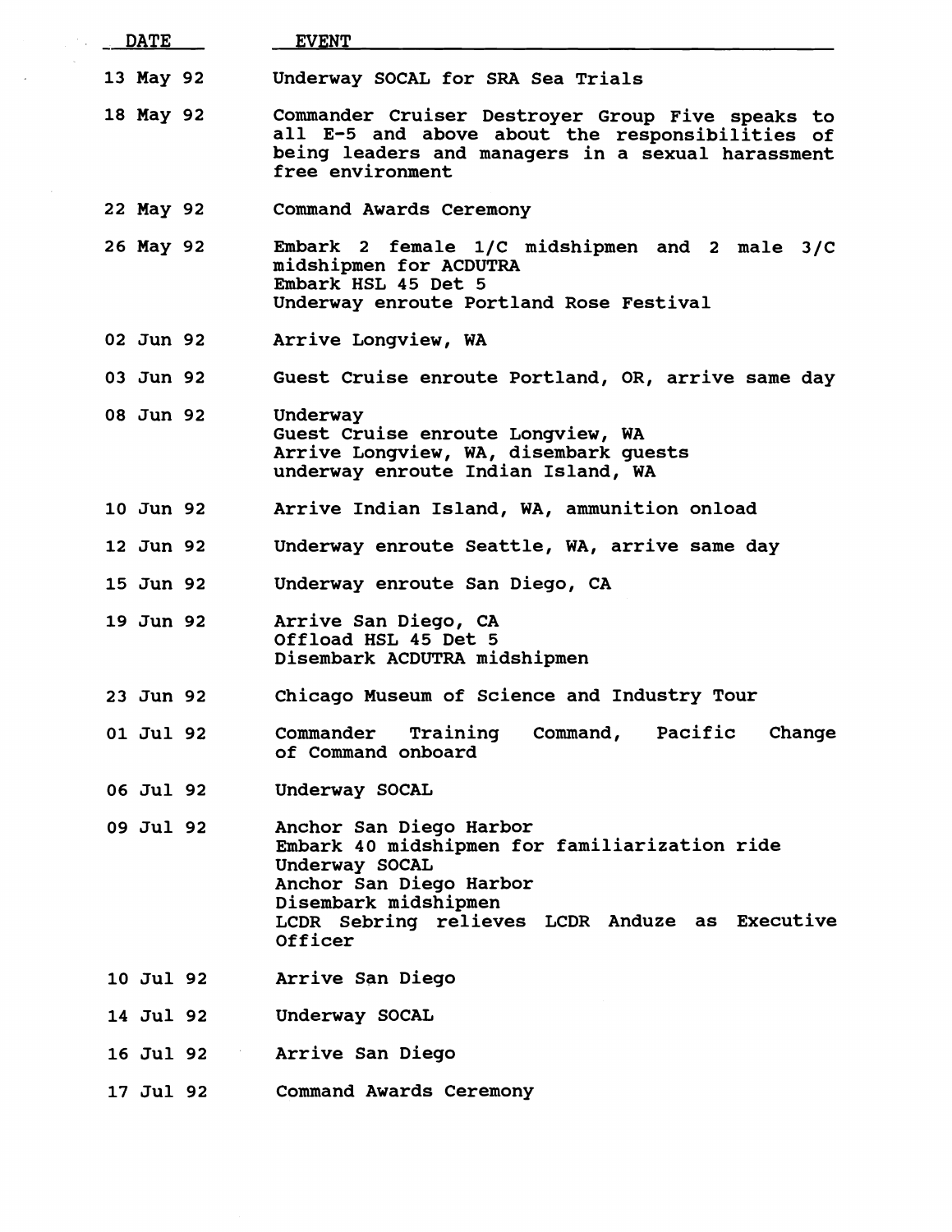| <b>DATE</b>      | <b>EVENT</b>                                                       |
|------------------|--------------------------------------------------------------------|
| <b>28 Jul 92</b> | Underway SOCAL                                                     |
| <b>30 Jul 92</b> | Arrive San Diego                                                   |
| 03 Aug 92        | Underway SOCAL                                                     |
| 06 Aug 92        | Arrive San Diego                                                   |
| 11 Aug 92        | Embark HSL 45 Det 5                                                |
| 12 Aug 92        | Embark Coast Guard LEDET 8<br>Underway Drug Enforcement Operations |
| 17 Aug 92        | Sexual Harassment Stand Down                                       |
| 21 Aug 92        | Arrive Rodman, Panama<br>Underway enroute patrol area              |
| 02 Sep 92        | Cross the Equator Ceremony                                         |
| 09 Sep 92        | Arrive Rodman, Panama                                              |
| 12 Sep 92        | Underway enroute patrol area                                       |
| 18 Sep 92        | Arrive Rodman, Panama<br>Underway enroute Mazatlan, MX             |
| 24 Sep 92        | Arrive Mazatlan, MX                                                |
| 27 Sep 92        | Underway enroute San Diego                                         |
| 29 Sep 92        | <b>Command Awards Ceremony</b>                                     |
| 30 Sep 92        | Arrive San Diego, CA                                               |
| <b>11 Oct 92</b> | USS VELOCITY tour                                                  |
| 14 Oct 92        | Chicago Council on Foreign Relations Tour                          |
| 29 Oct 92        | Embark HSL 45 Det 5                                                |
| 30 Oct 92        | Underway, SOCAL, FLEETEX 93-1A                                     |
| 04 Nov 92        | CHANCELLORSVILLE's Birthday                                        |
| 06 Nov 92        | Arrive San Diego<br>Disembark HSL 45 Det 5                         |
| 16 Nov 92        | Underway SOCAL, COMPTUEX                                           |
| 19 Nov 92        | Naval Gun Fire Support Re-qualification                            |
| 20 Nov 92        | Arrive San Diego                                                   |
| 23 Nov 92        | Commence CART IIB                                                  |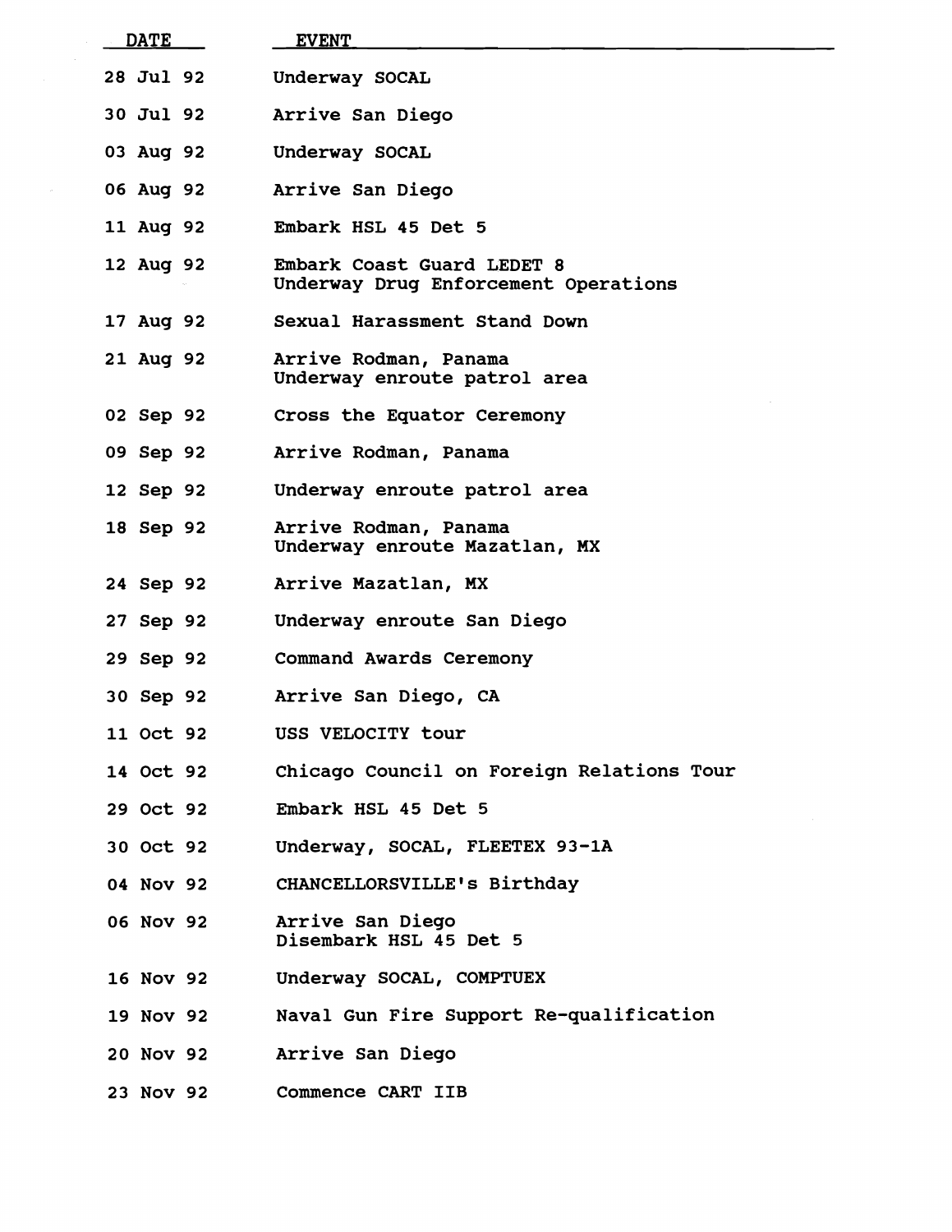| <b>DATE</b> | <b>EVENT</b>                                |
|-------------|---------------------------------------------|
| 25 Nov 92   | Conclude CART IIB                           |
| 30 Nov 92   | Commence CART IIA                           |
| 03 Dec 92   | Underway SOCAL                              |
| 04 Dec 92   | Arrive San Diego<br>Command Christmas Party |
| 07 Dec 92   | Senator Wallop visit<br>Underway SOCAL      |
| 10 Dec 92   | Arrive San Diego                            |
| 12 Dec 92   | Command Children's Christmas Party          |
| 14 Dec 92   | Underway SOCAL, FLEETEX 93-1C               |
| 17 Dec 92   | Arrive San Diego                            |
| 18 Dec 92   | Commence Holiday Upkeep Period 1            |
| 28 Dec 92   | Commence Holiday Upkeep Period 2            |

 $\label{eq:2.1} \frac{1}{\sqrt{2}}\int_{\mathbb{R}^3}\frac{1}{\sqrt{2}}\left(\frac{1}{\sqrt{2}}\right)^2\frac{1}{\sqrt{2}}\left(\frac{1}{\sqrt{2}}\right)^2\frac{1}{\sqrt{2}}\left(\frac{1}{\sqrt{2}}\right)^2\frac{1}{\sqrt{2}}\left(\frac{1}{\sqrt{2}}\right)^2.$ 

 $\sim 30$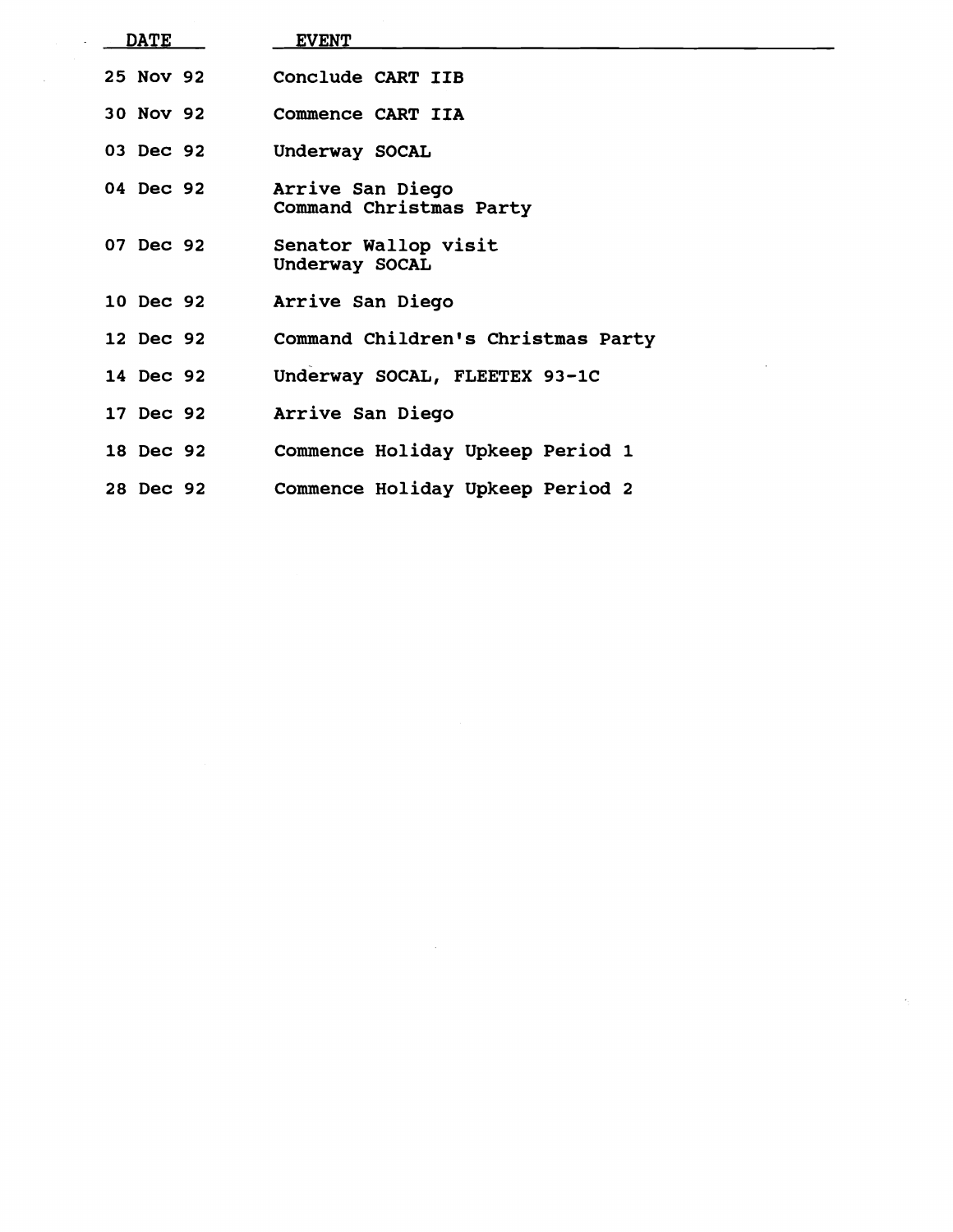## **USS CHANCELLORSVILLE (CG 62) 1992 COBWAND NARRATIVE**

**The new year started with the completion of the Christmas leave and upkeep period and a missile offload at NAS North Island. At the first award ceremony of the year, STGCM(SW) Lloyd relieved NCCM(SW/AW) Neeley as Command Master Chief. Master Chief Neeley's family, Master Chief Lloyd's family and the families of several award recipients were able to enjoy the event.** 

**On 13 January, the crew began a long anticipated trip to the**  "Great Pacific Northwest". After four days underway, the ship **arrived in Vancouver, BC for a three day, weekend, port visit. Although cooler than the San Diego weather the ship left, Vancouver was beautiful and sunny. On that Monday morning however, the ship went back to work and left for Nanoose Harbor, WA where a special CNO project was evaluated. The week's work was rewarded well by a weekend trip to Seattle, WA. Having been the first Aegis Cruiser to visit Seattle for some time, many interested people visited the ship. In fact, between Vancouver and Seattle, over 4500 people toured the ship. When the ship left Seattle, it proceeded to Indian Island, WA to off load all of the ship's ammunition, in preparation for dry docking in March. Although the "Great**  Northwest" was enjoyed by all, the return to San Diego on 03 **February was also appreciated.** 

**CHANCELLORSVILLE did not stay in port long before she returned to sea to for All Comers At Sea Training and Mobil Training Team. After successfully shooting an SM2 missile, the ship returned to port to officially reopen Broadway Pier. Broadway Pier is the home**  of the long time San Diego tradition of Guest Ship. **gives the citizens of San Diego and the city's visitors an opportunity to visit a Navy ship downtown. Monday morning took the ship back to sea to continue the valuable training that had begun the week before.** 

**From late April to mid May the ship went through a Selected Restricted Availability (SRA) at National Steel and Shipbuilding Company shipyard in San Diego. Four weeks were spent in dry dock. While in dry dock, many of the crew came to have a new appreciation for the size of the ship on which they serve. The ship was not only repainted inside and out but also had many systems overhauled and improved. On 01 April the ship's immediate superior in command changed from Commander Cruiser Destroyer Group Three to Commander Cruiser Destroyer Group Five.** 

**On 07 May, CHANCELLORSVILLE, along with 21 other commands in the San Diego area, was presented with the Hazel Goes Cook Award for its participation in the Partnership in Education Program. The award is presented annually by the Chula Vista School District.**  RADM L. F. Schreifer, Commander Naval Base, San Diego, received the **award on behalf of all of the commands. CHANCELLORSVILLE's Partner in Education is Burton C. Tiffany Elementary School. The commands honored were recognized for the quality of work and amount of time provided to students, staff, and parents.** 

**After a fast cruise and sea trails, CHANCELLORSVILLE was ready**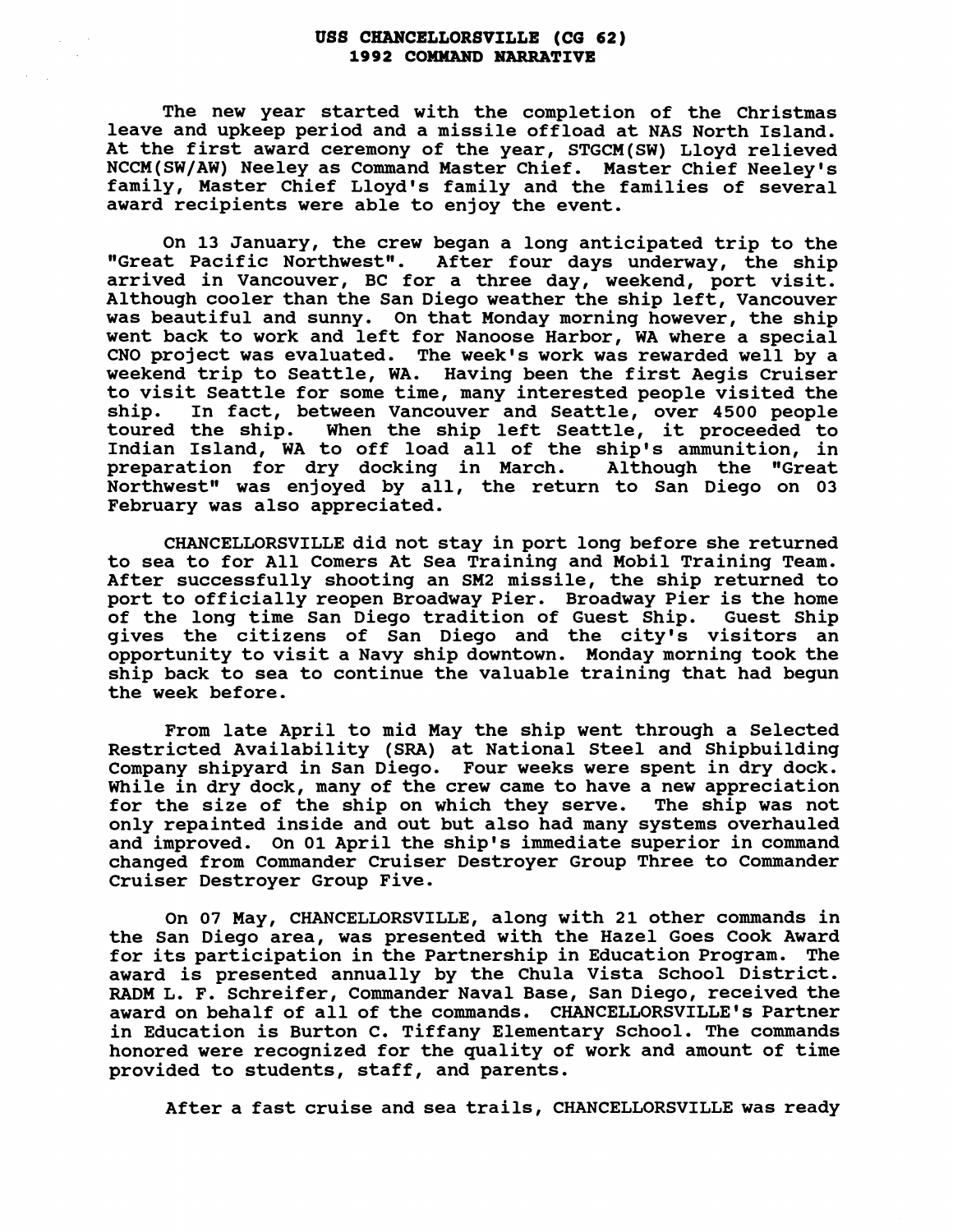**to go back to sea, and so she did. In late May, the crew, along with four midshipmen on active duty training, left San Diego for Portland, OR and the Portland Rose Festival. After an arduous week of battle group operations enroute, the ship arrived in Longview, WA 02 June. A warm welcome in Longview that evening, was followed**  the next morning by an "up the river cruise" open to the public **from Longview to Portland. The stay in Portland was as wonderful as everyone said it would be. From the Rose Festival Parade, to the carnival, to the Host-A-Sailor Program, to the Special-Needs-Children Fishing Trip, and all the events in between, there was something fun for everyone to do. In the first seven months of 1992, CHANCELLORSVILLE hosted over ten thousand guests and made almost as many new friends.** 

**After on loading ammunition at Naval Weapon Station, Indian Island, WA, the ship returned to San Diego, 19 June. The midshipmen took their active duty training experiences and headed home to tell sea stories of the great times they'd had. Only a couple of days after it's return, the ship hosted a group of designers from the Chicago Museum of Science and Industry. They were working on a new museum exhibition that focused on some of the most technically advanced weapons systems in the world today. One of the main exhibits would be the Aegis Weapons System. CHANCELLORSVILLE provided the required information to make the exhibit realistic.** 

**CHANCELLORSVILLE then hosted the change of command ceremony for Commander Training Command, Pacific. RADM James Starke relieved RADM Archie Clemins. ADM R. J. Kelly, CINCPACFLT, was the guest speaker. All of the guests noticed the cleanliness of the ship and the pride of her crew.** 

**July was spent at sea during the week days and in port on the weekends. Preparations were being made for the upcoming Operational Propulsion Plant Exam (OPPE) as well as for the upcoming drug enforcement operations in August. The month was also marked by LCDR Anduze being relieved by LCDR Sebring as Executive**  LCDR Anduze went on to study at the Naval War College **after his very successful tour of duty. The most exciting evolution of the month however, was a general quarters which was called away 15 minutes after mooring on the 15th. A seal on the controllable reversible propeller hydraulic system failed resulting in hydraulic oil being sprayed throughout the main engineering space. A main space fire was thwarted, and the situation kept under control, by the professional actions of personnel in the**  space, lead by GSM1 **.** Petty Officer **earned the respect of his shipmates and a Navy Achievement Medal for his efforts.** 

**After successfully passing OPPE, the ship left San Diego and proceeded to Rodman, Panama. Using Rodman as a base of operations, the ship made several ten day patrols off the coast of South and Central America. The embarked Coast Guard boarding team searched several vessels while the ship's air intercept controllers directed land based aircraft to intercept suspicious aircraft. Along the way, the ship was visited by the Ruler of the Raging Main, King**  Neptunus Rex, who did rid the ship of "slimmy wogs" as **CHANCELLORSVILLE crossed the equator. During the return trip, the**